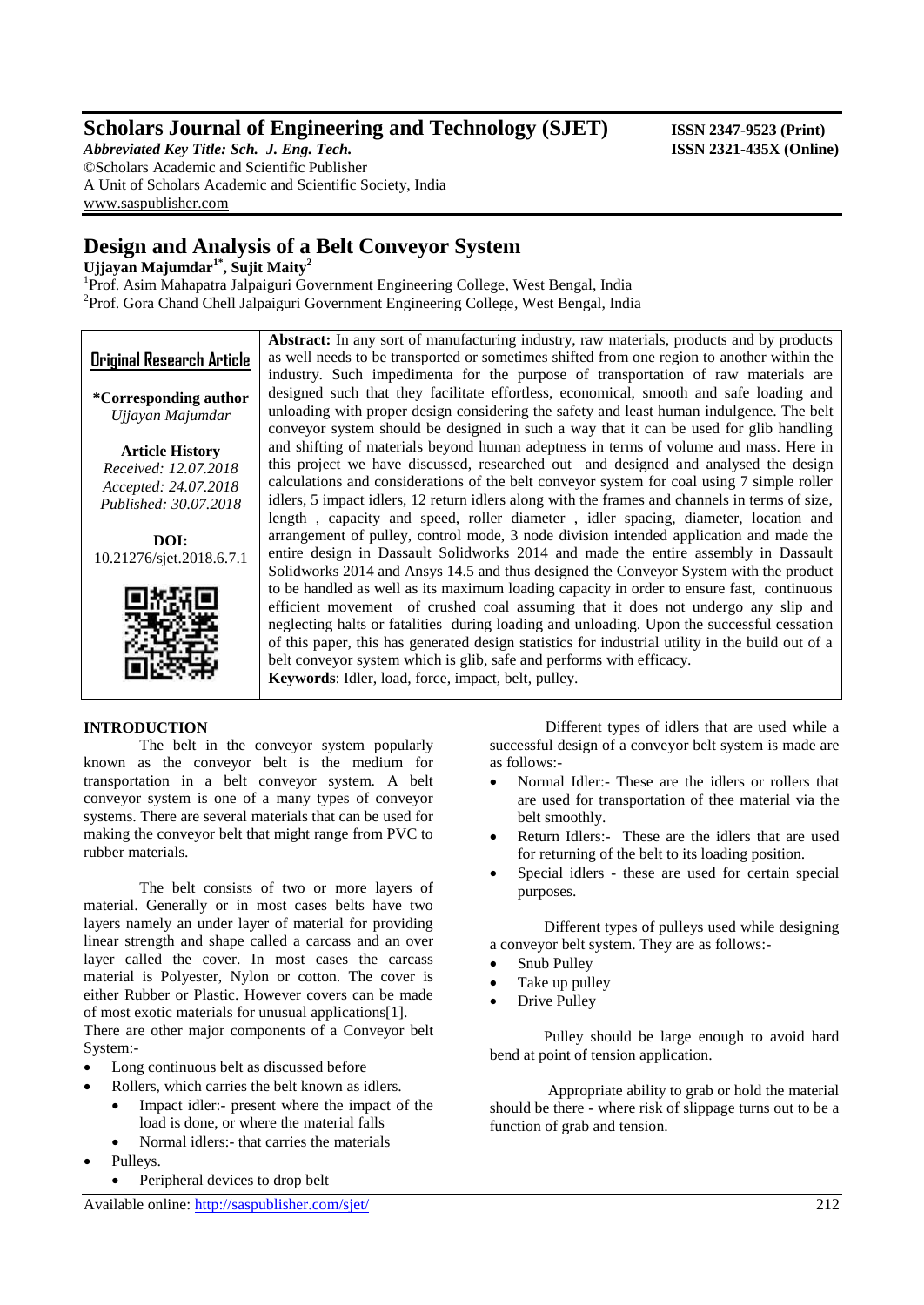Drive should be placed in practical location to minimize the highest tension in the belt - a head pulley location often good on a belt up a slope.

#### **Loading a conveyor belt**

- 1. Chute may use scalping bars so fines fall on first and provide cushion
- 2. Transfer Conveyor wear on short replaceable belt get things up to speed
- 3. Vibratory feeder

#### **Calculations**

The diameter of the driver and driven pulley is determined by the type and dimension of conveyor belting. The diameter of the pulley must be designed such that it does not place undue stress on the belt. The length of a belt conveyor in meters is the length from the center of pulley parallel to belt line. The length of the belt is dependent the pulley diameters and on the center distances as well [2].  $V=D^*\pi$  (1)

Where:  $V =$  Belt speed;

d= diameters of rollers; and

Π=pi

Capacity is the product of speed and belt cross sectional area generally; belt capacity (kg/sec) is given as:  $B.C.=3.6*A*p*V$  (2) Where:  $A=$  belt sectional area (m2);  $p =$  material density (kg/m3); and  $V=$  belt speed  $(m/s)$ 

The mass of material m  $M_m$  (live load) per meter (kg/m) loaded on a belt conveyor is given as:

 $M_m = C/(3.6*V)$ (3) Where: C= Conveyor capacity (355 tonnes/hr.); and V= belt speed  $(5 \text{ m/s})$ .  $M_m = 19.72$  kg.

Determining the capacity:-  $C=(C_T^*p^*C_f^*V)/(1000)$ 

(4)

Where: C=Capacity in tonnes/hr of a belt conveyor consisting of 3 equal roll idler;  $C_T = Capacity$  of troughed belts for 3 roll equal length idler (175);  $ρ$  =material density in kg/m3 (1500);  $C_f$ =Capacity factor (1.08); and V=Belt speed in m/s (1.25 From the above equations we get the value of C as 355 tonnes/hr

 $V_I = L_C/W$ (5)

Where:  $V_1$ =Volumetric belt load (m3/hr);

 $L<sub>c</sub>=$  Load capacity of the belt conveyor (tonnes/hr); and W=Specific Weight of the conveyed material  $(tonnes/m<sup>3</sup>)$ 

#### **Other consideration**

Speed of the motor:- 250rpm

#### **Roller diameter**

The roller provide buttress to the belt and facilitates easy as well as free Rotation of the belt conveyor in all direction. The appropriate choice of roller diameter must take into consideration the belt width, the relationship between the maximum belt speed, roller diameter and the relative revolution per minute is given by  $n=(1000*v*60)/(D*pi)$ 

Where n=number of revolution per minute. D=roller diameter And V=belt speed(m/s) The belt width is designed as 1200mm

The belt speed is 5 m/s, roller diameter is therefore designed as 400mm (actual diameter is 382mm)

From equation 6 The number of revolution per minute is 250rpm

 Taking the above values and the dimensions provided below, we have designed a conveyor belt system in solid works to check the safety of the conveyor belt system.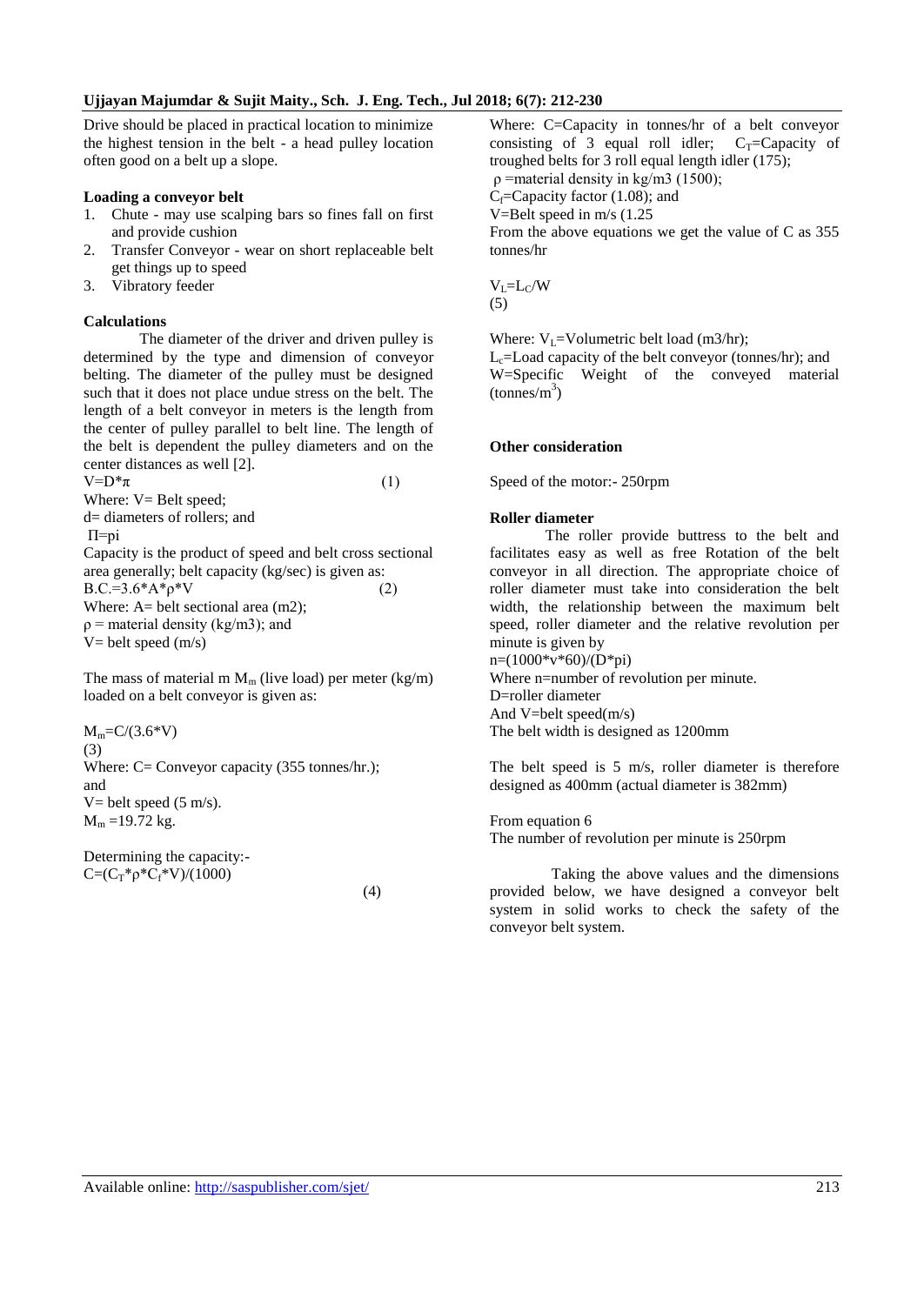

From the tables provided above we got the dimensions of the normal idler and the impact idler

## **DESIGN STEPS IN SOLIDWORKS**



IDLER FRAME

The above image is the image of an idler frame that is designed in Solidworks 2014. The idler frame is used for holding the idler or roller that is used holding

and for movement of the conveyer belt. The idler frame is attached to the base channel of the entire conveyer system.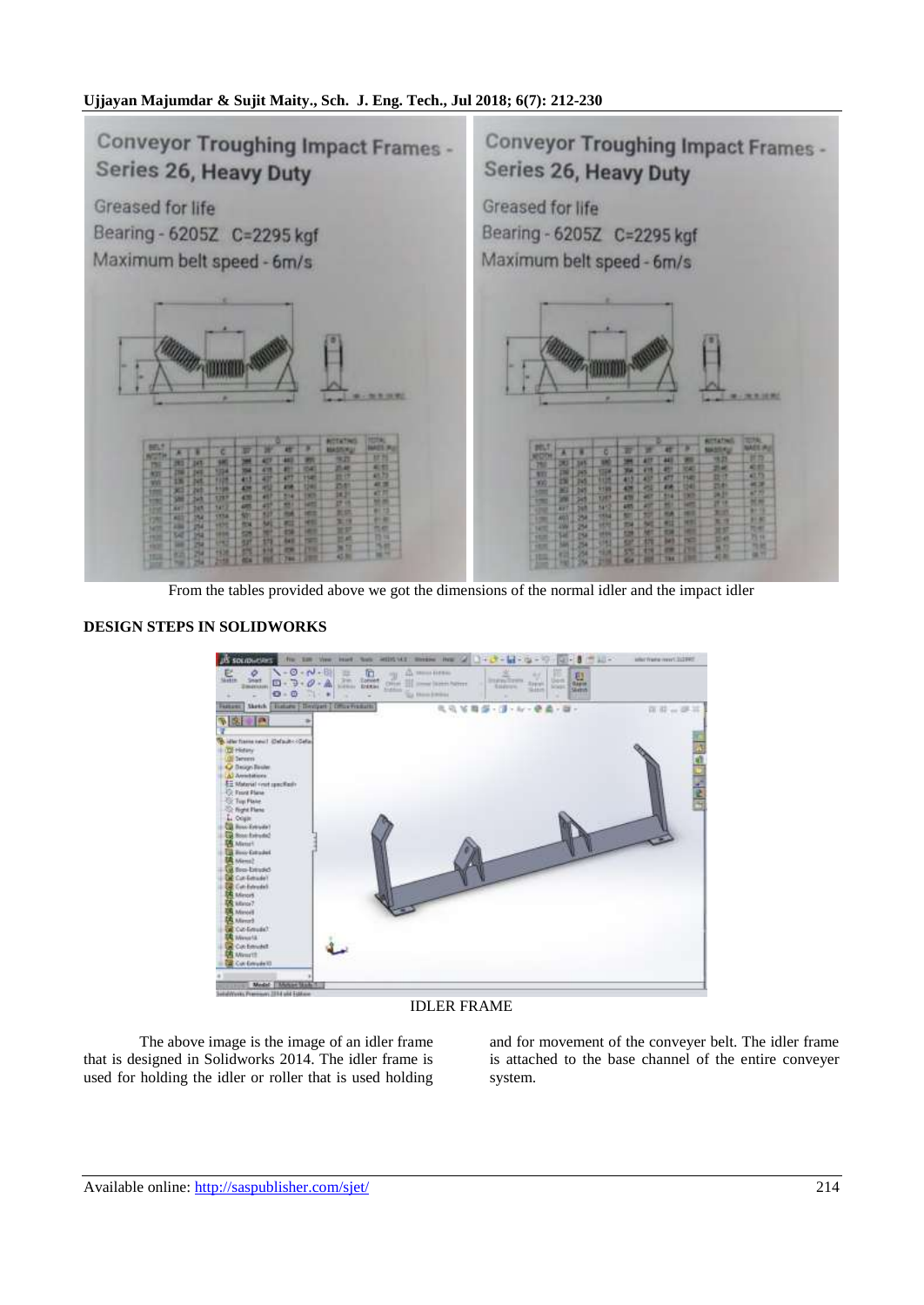

IDLERS

The above part designed in Solidworks is of a normal idler or roller that is used for carrying the conveyer belt loaded with the material. This idler is

attached to the idler frame and thus the entire assembly is made.



#### IMPACT IDLERS

The above image is that of an impact idler. It is made groove shaped so that it can absorb shock as the grooves has more surface area and provides cushion for the impact of the coal or any material that falling on it from the coal hopping machine.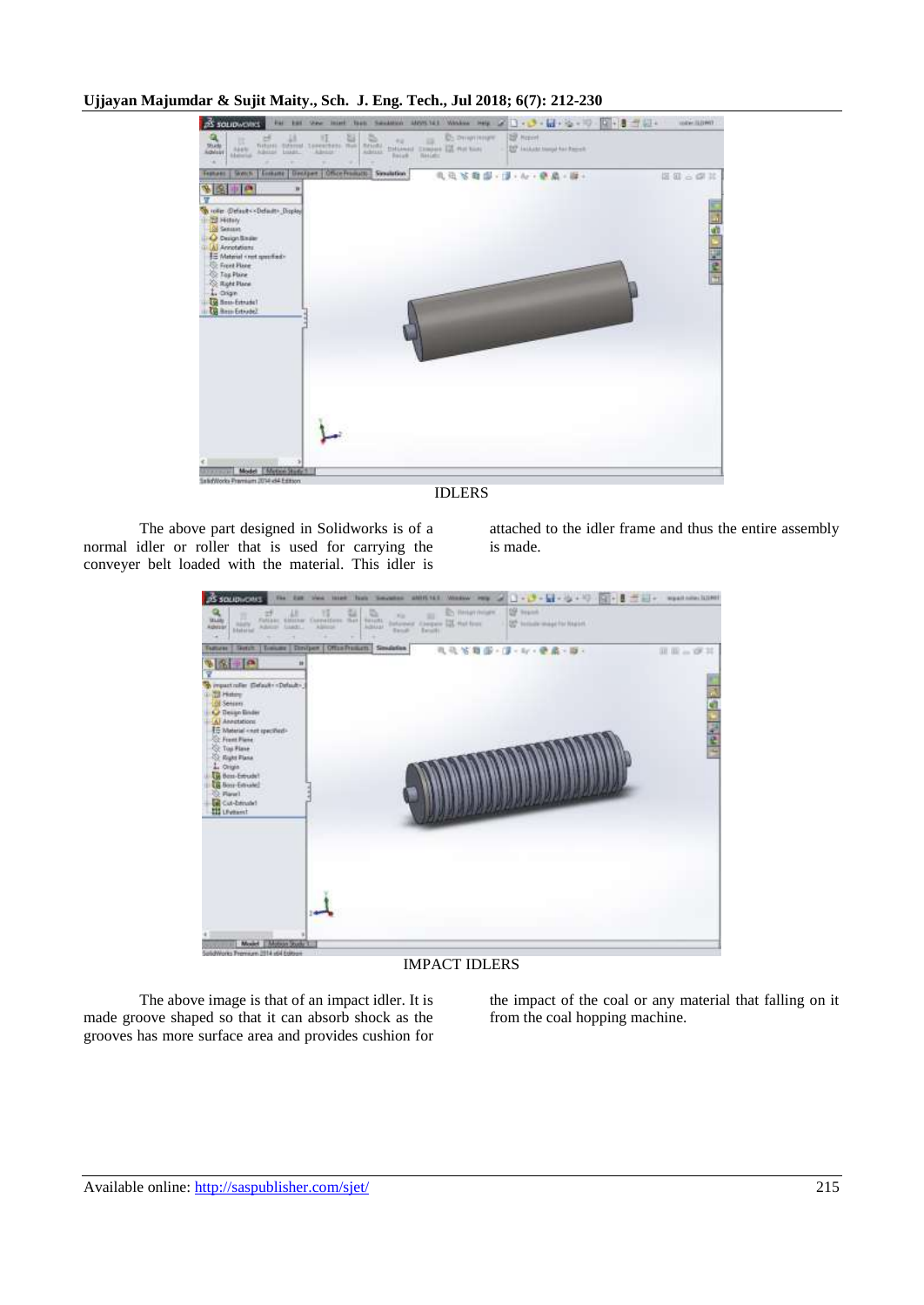

NORMAL IDLER FRAME ASSEMBLY

The above image is of a normal idler frame assembly. The assembly is done in Solidworks assembly and this frame with the roller is used for the movement of the material through the conveyer.



IMPACT IDLER ASSEMBLY

The above assembly is that of an impact idler with the idler frame. This entire assembly is attached to the base channel. On these impact idlers the impact or the live load of coal from the coal hopping machine falls and is carried away.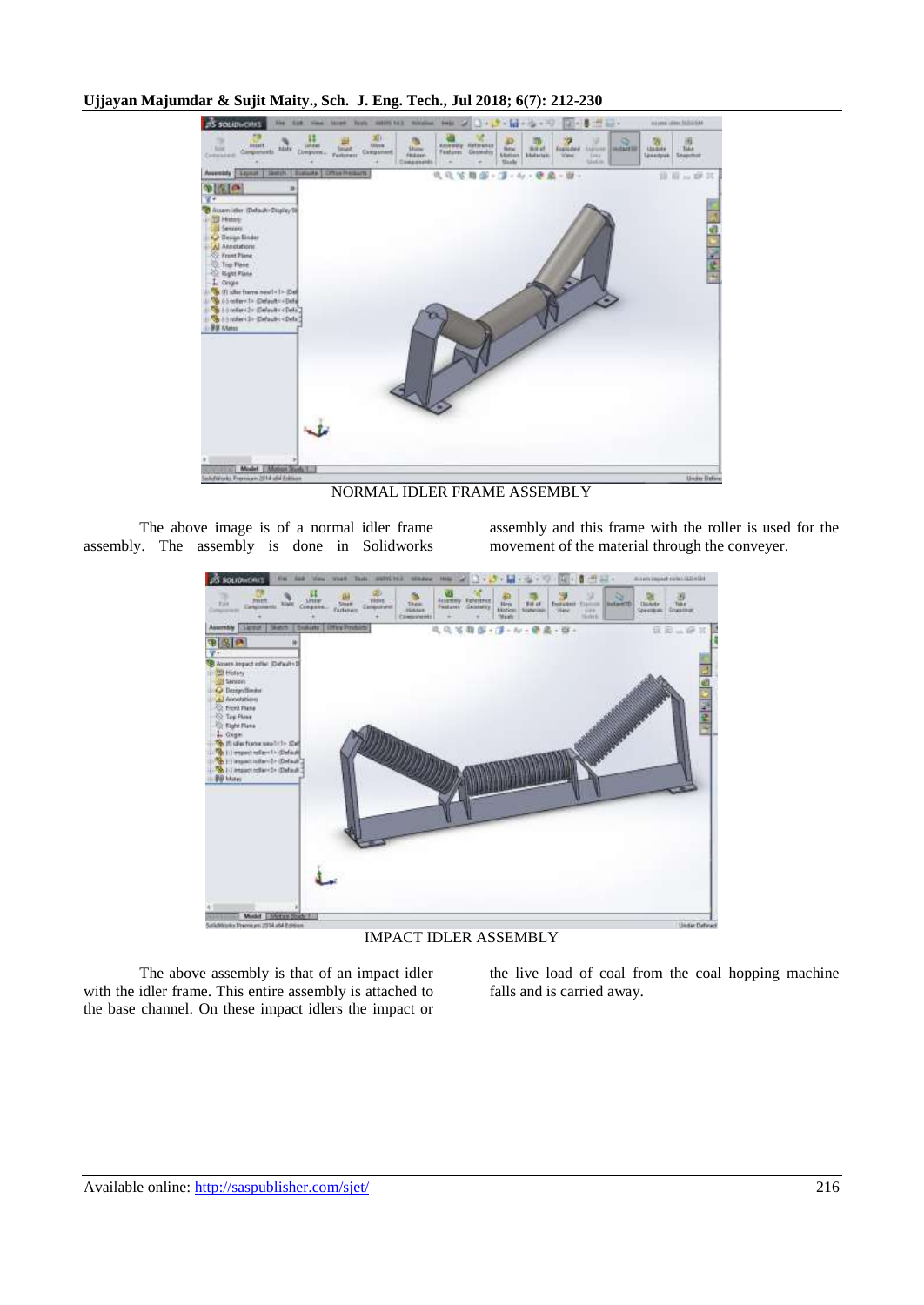

The above image is that of a side channel with the threading for the screws to hold the idler frame.

This side channel is supported by the base channel, on which it stands.



BASE CHANNEL ASSEMBLY WITH RETURN IDLER

The above image is that of a return idler with the base channel that is used for holding the sliding arrangement of the return idler as well as the side

channel. The return idler is used for carrying the conveyer belt whole it is returning.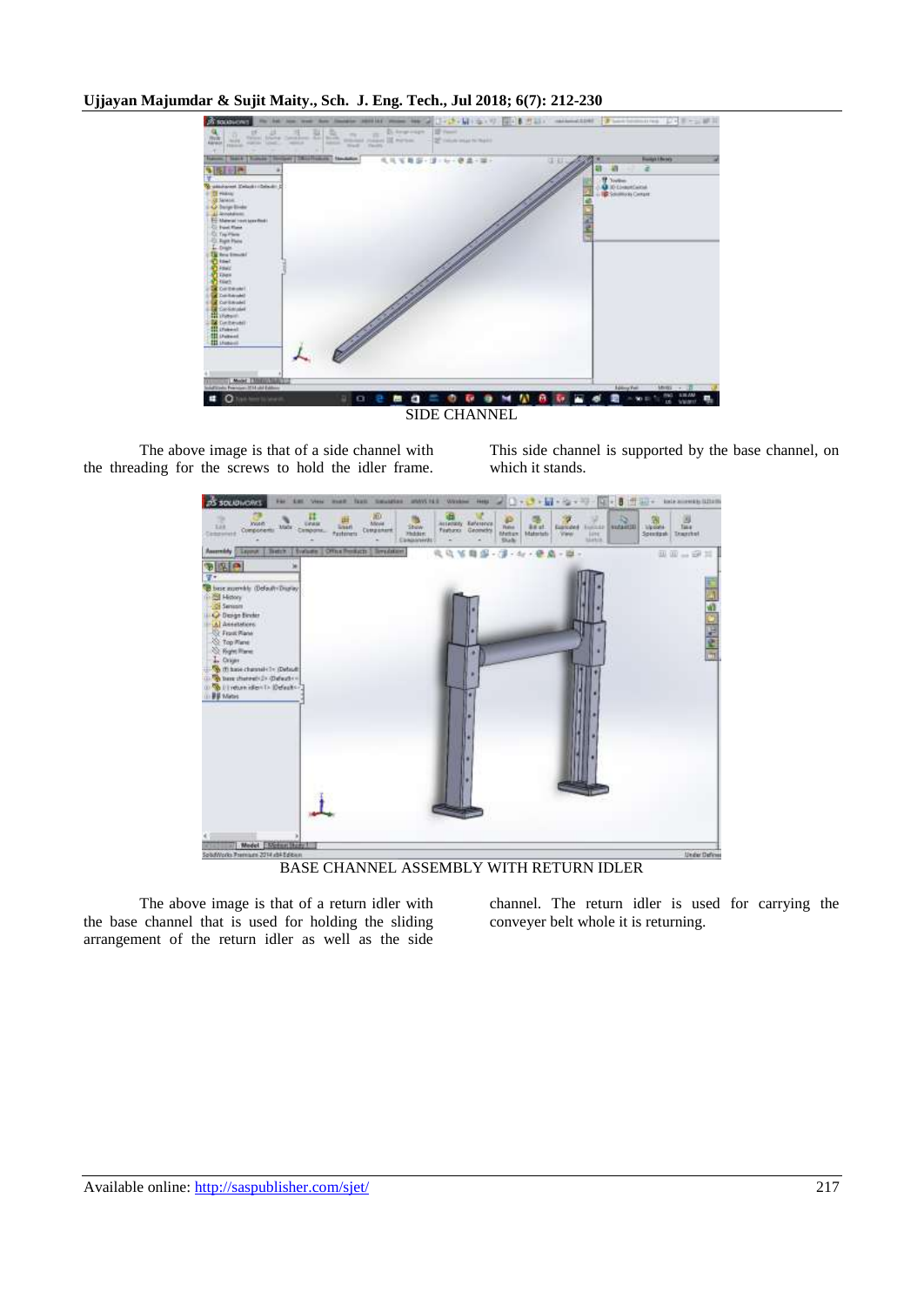

SLIDING FRAME FOR PAKE UP PULLEY

The above image is of the sliding frame for the take up pulley also called the tail pulley arrangement. The take up pulley arrangement so that there is no slag of the conveyer belt in the entire arrangement.



ASSEMBL OF SLIDING ARRANGEMENT IN TAKE UP PULLEY

The above arrangement is that of the assembly of the entire assembly of the sliding mechanism in take up pulley arrangement. The take up pulley arrangement is made so that there is no slag of the conveyer belt in the entire arrangement.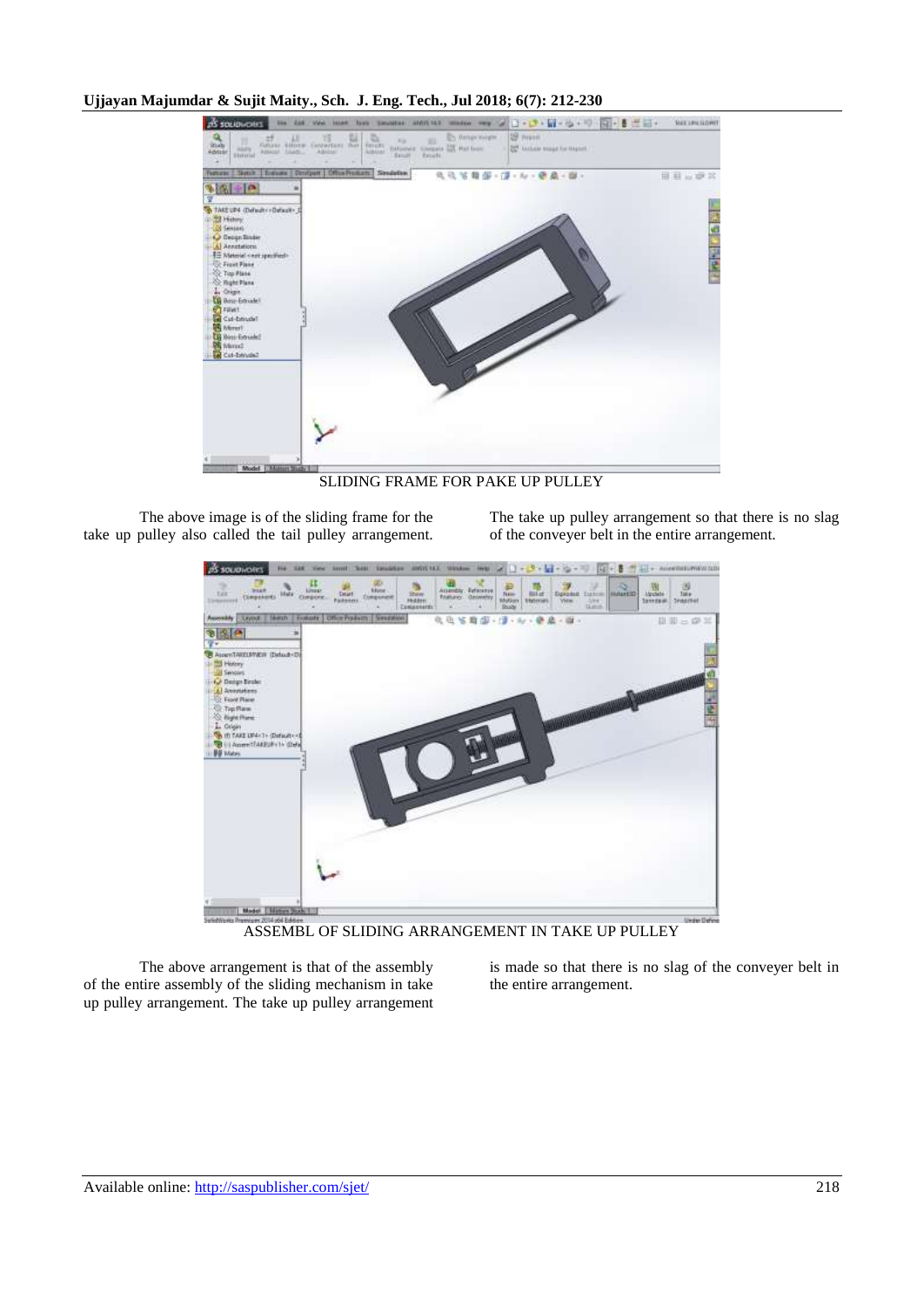

TAKE UP PULLEY ARRANGEMENT

The above arrangement is the assembly of the take up pulley arrangement. The take up pulley arrangement ensures that there is no slag in the

arrangement. A base frame is separately made so that it can hold the pulley and the sliding arrangement.

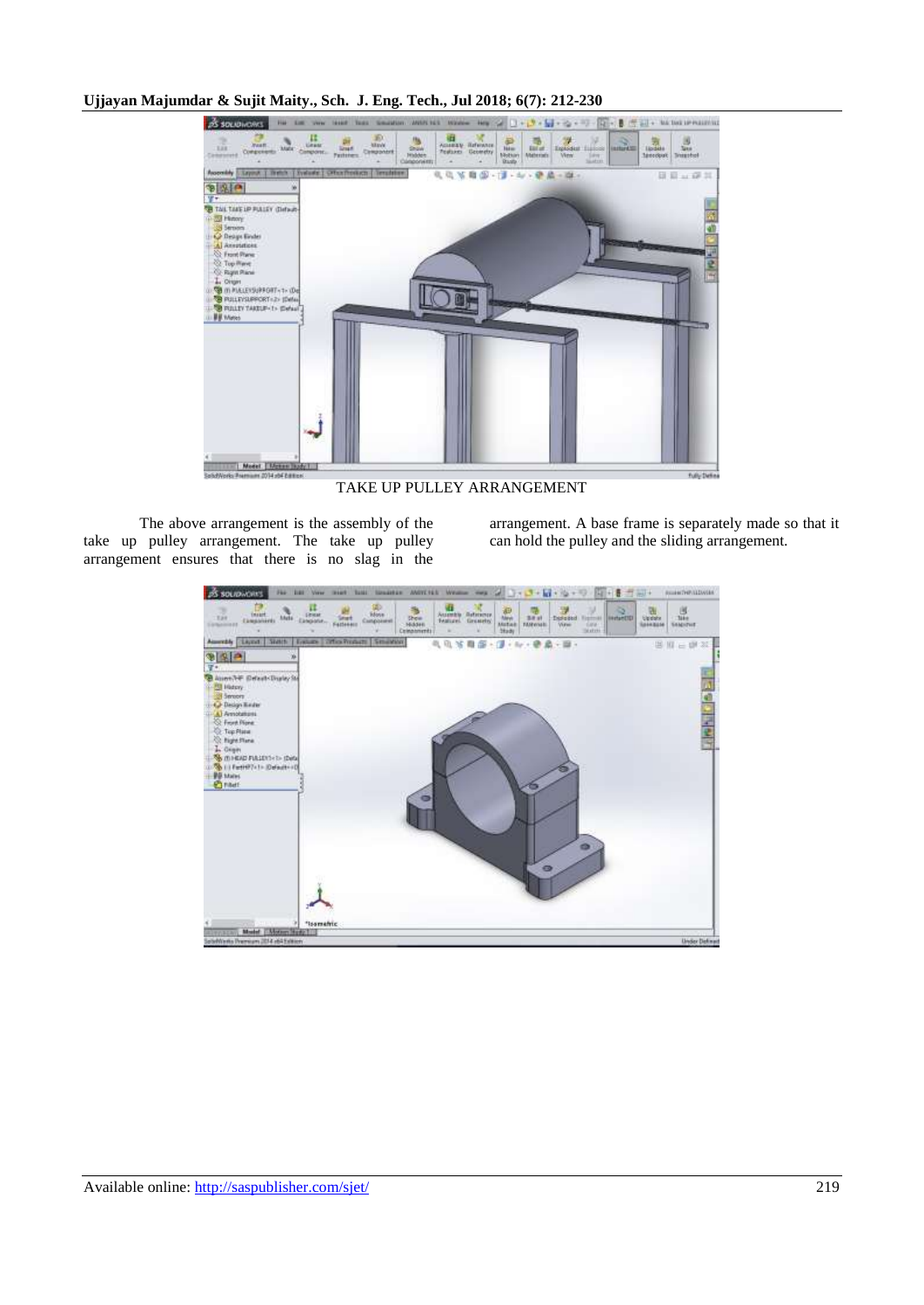

THE CONVEYER BELT SYSTEM

Thus the entire assembly is made in SOLIDWORKS 2014 of the parts that are discussed above. The above design is safe according to the calculation [3].



The design that is made in solidworks is based on the calculations that are made in the previous page.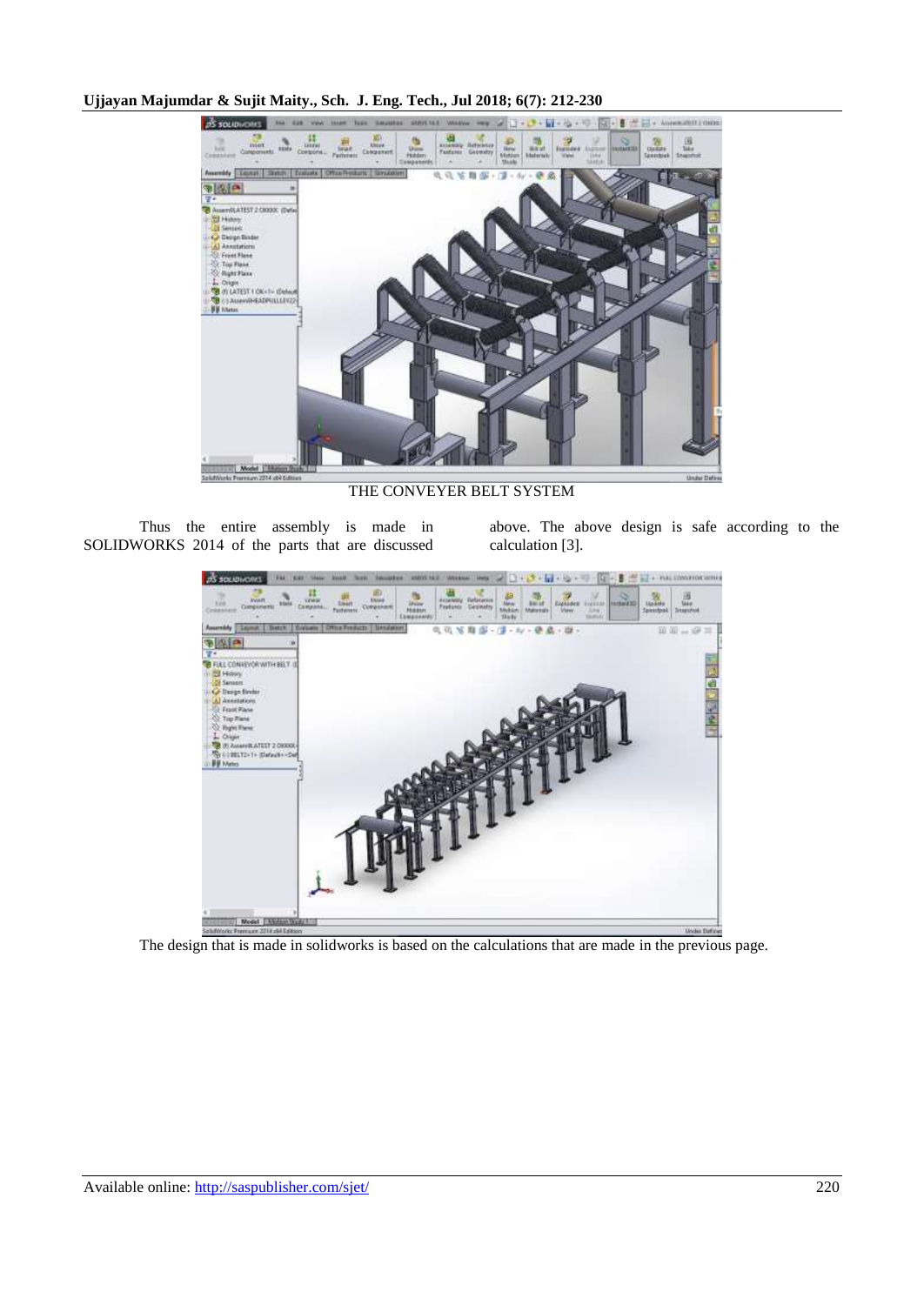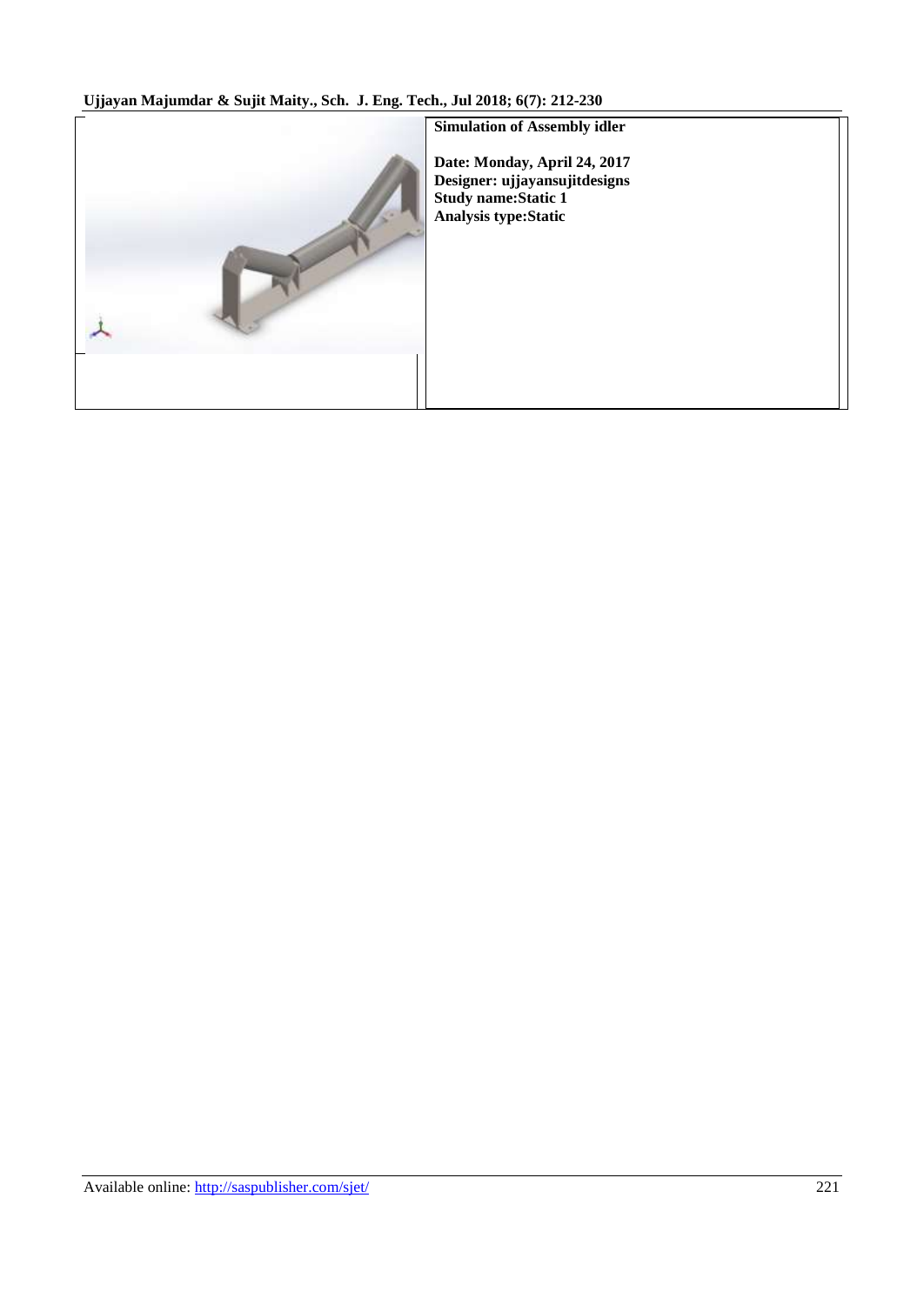| <b>Table of Contents</b>                    |  |
|---------------------------------------------|--|
| Error! Bookmark not defined.<br>Description |  |
|                                             |  |
| Assumptions<br>223                          |  |
| Model Information 223                       |  |
| Study Properties 224                        |  |
| 225<br>Units                                |  |
| Material Properties 225                     |  |
| Loads and Fixtures 225                      |  |
|                                             |  |
|                                             |  |
| Mesh Information 226                        |  |
| <b>Sensor Details</b><br>226                |  |
| Resultant Forces 226                        |  |
| 227<br>Beams                                |  |
| <b>Study Results</b><br>$227\,$             |  |
| Conclusion<br>228                           |  |
|                                             |  |
|                                             |  |
|                                             |  |
|                                             |  |
|                                             |  |
|                                             |  |
|                                             |  |
|                                             |  |
|                                             |  |
|                                             |  |
|                                             |  |
|                                             |  |
|                                             |  |
|                                             |  |
|                                             |  |
|                                             |  |
|                                             |  |
|                                             |  |
|                                             |  |
|                                             |  |
|                                             |  |
|                                             |  |
|                                             |  |
|                                             |  |
|                                             |  |
|                                             |  |
|                                             |  |
|                                             |  |
|                                             |  |
|                                             |  |
|                                             |  |
|                                             |  |
|                                             |  |
|                                             |  |
|                                             |  |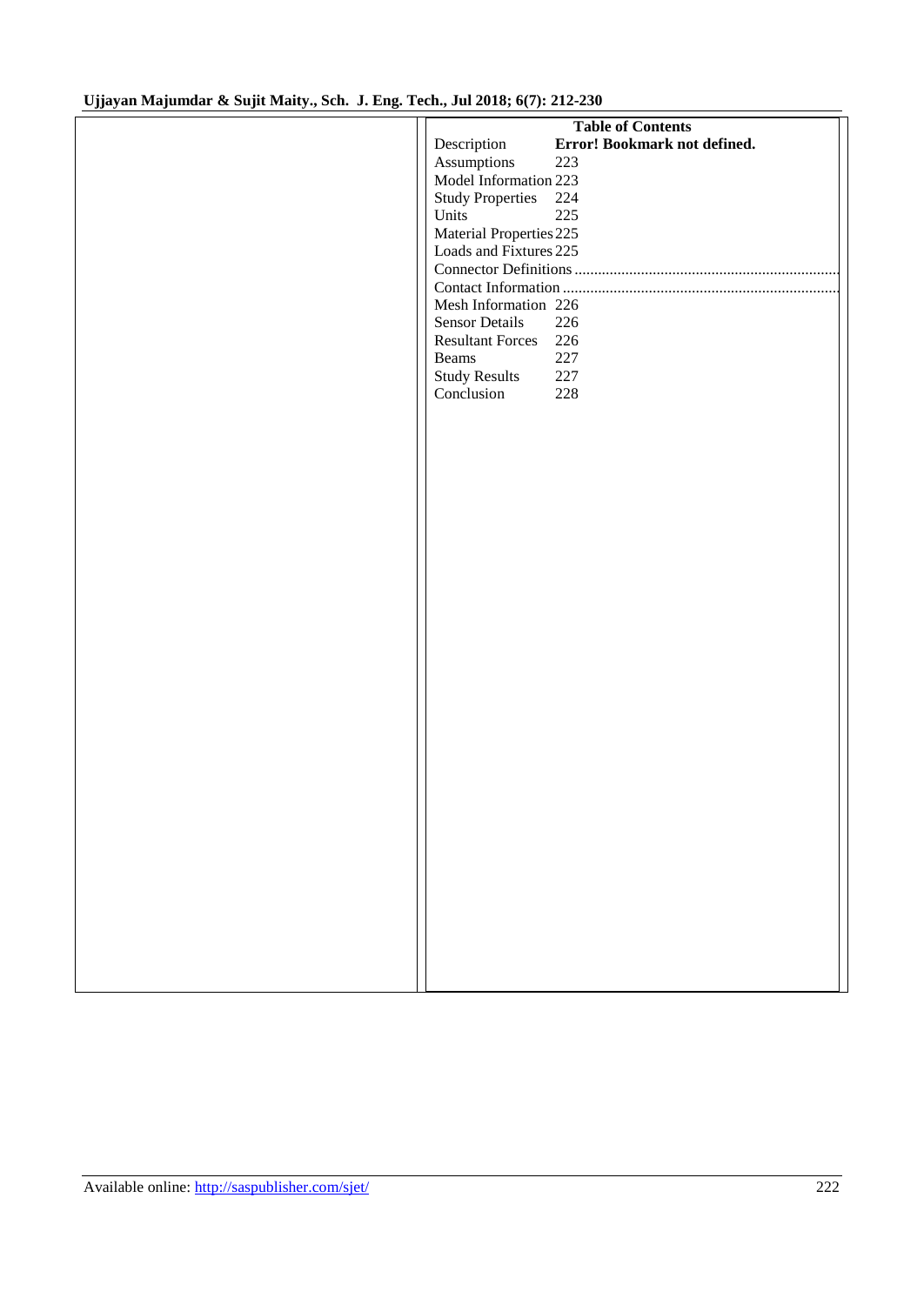#### <span id="page-11-0"></span>**Assumptions**

**The assumption that is taken is that we have put the belt load as well, however we have neglected the cushion which the belt provides to the coal and the force that is provided is a three face force. Model Information**

<span id="page-11-1"></span>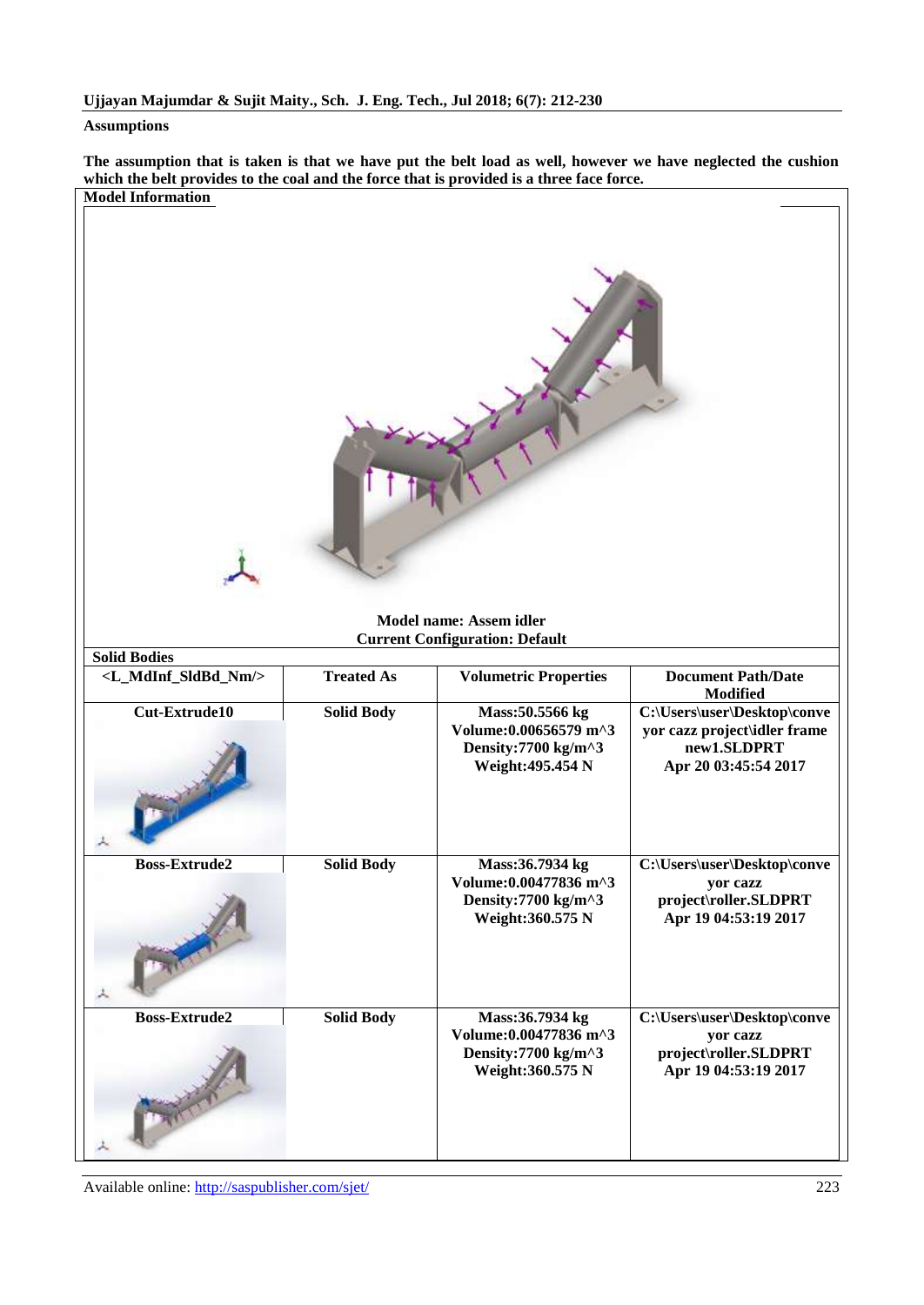| <b>Boss-Extrude2</b>                | <b>Solid Body</b>                                                                                                                           | Mass:36.7934 kg<br>Volume: 0.00477836 m^3<br>Density: $7700 \text{ kg/m}^3$<br>Weight: 360.575 N | C:\Users\user\Desktop\conve<br>yor cazz<br>project\roller.SLDPRT<br>Apr 19 04:53:19 2017 |
|-------------------------------------|---------------------------------------------------------------------------------------------------------------------------------------------|--------------------------------------------------------------------------------------------------|------------------------------------------------------------------------------------------|
| <l mdinf="" nm="" shlbd=""></l>     | <l f<="" mdin="" shlbd="" td=""><td><l mdinf="" shlbd="" td="" volpro<=""><td><l dtmd="" mdin="" shibd=""></l></td></l></td></l>            | <l mdinf="" shlbd="" td="" volpro<=""><td><l dtmd="" mdin="" shibd=""></l></td></l>              | <l dtmd="" mdin="" shibd=""></l>                                                         |
|                                     | r/                                                                                                                                          | p/>                                                                                              |                                                                                          |
| <l_mdinf_cpbd_nm></l_mdinf_cpbd_nm> | <l_mdinf_compbd_props></l_mdinf_compbd_props>                                                                                               |                                                                                                  |                                                                                          |
| <l bmbd="" mdinf="" nm=""></l>      | <l_mdin_bmbd_f< td=""><td><l_mdinf_bmbd_volpro< td=""><td><l bmbd="" dtmd="" mdin=""></l></td></l_mdinf_bmbd_volpro<></td></l_mdin_bmbd_f<> | <l_mdinf_bmbd_volpro< td=""><td><l bmbd="" dtmd="" mdin=""></l></td></l_mdinf_bmbd_volpro<>      | <l bmbd="" dtmd="" mdin=""></l>                                                          |
|                                     | r/                                                                                                                                          | p/>                                                                                              |                                                                                          |

<span id="page-12-0"></span>

| <b>Study Properties</b>                             |                                                     |
|-----------------------------------------------------|-----------------------------------------------------|
| Study name                                          | Static 1                                            |
| Analysis type                                       | <b>Static</b>                                       |
| Mesh type                                           | Solid Mesh                                          |
| Thermal Effect:                                     | On                                                  |
| Thermal option                                      | Include temperature loads                           |
| Zero strain temperature                             | 298 Kelvin                                          |
| Include fluid pressure effects from SolidWorks Flow | Off                                                 |
| Simulation                                          |                                                     |
| Solver type                                         | <b>FFEPlus</b>                                      |
| Inplane Effect:                                     | Off                                                 |
| Soft Spring:                                        | Off                                                 |
| <b>Inertial Relief:</b>                             | On                                                  |
| Incompatible bonding options                        | Automatic                                           |
| Large displacement                                  | Off                                                 |
| Compute free body forces                            | On                                                  |
| Friction                                            | <b>Off</b>                                          |
| Use Adaptive Method:                                | Off                                                 |
| Result folder                                       | SolidWorks document (C:\Users\user\Desktop\conveyor |
|                                                     | cazz project)                                       |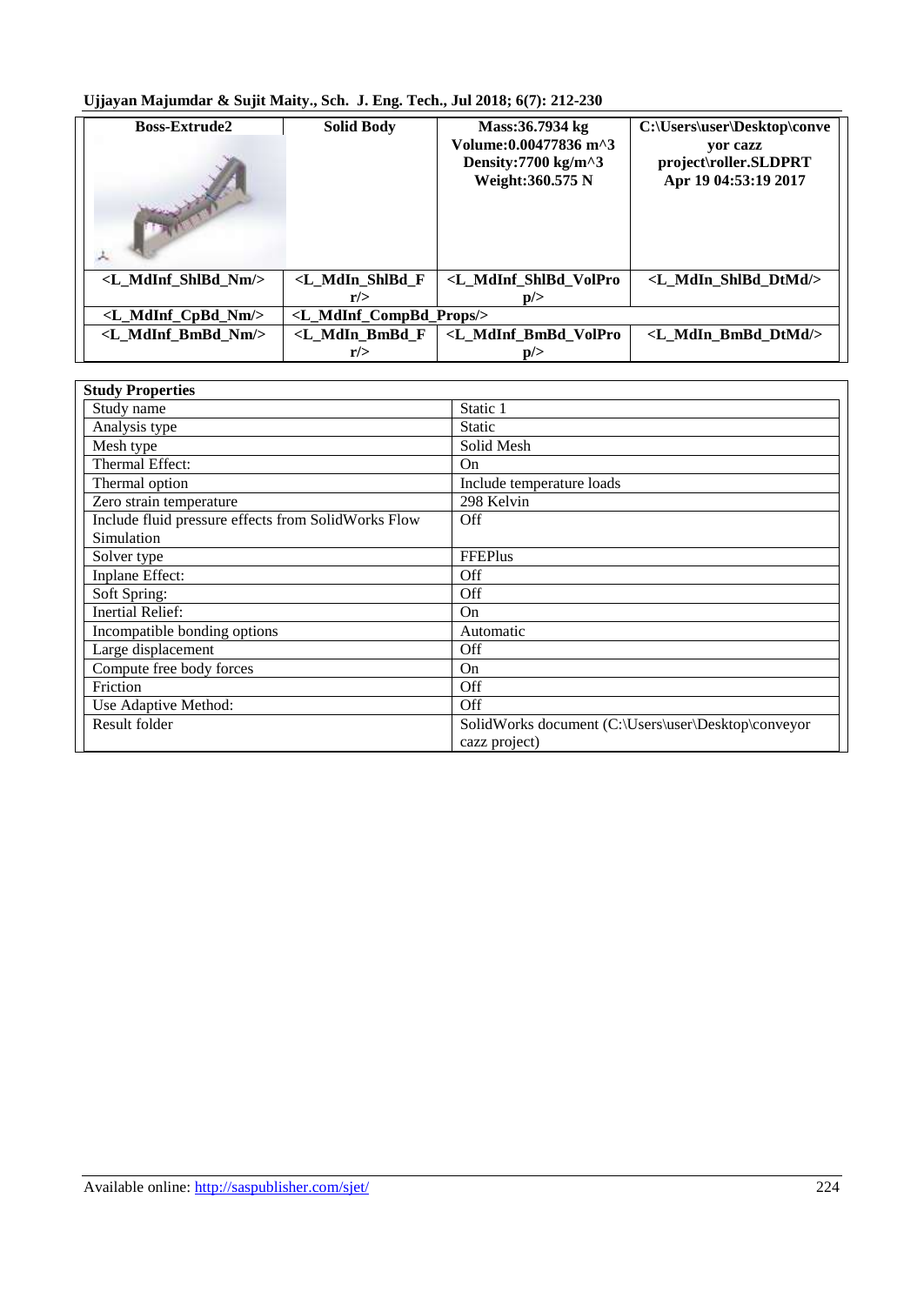<span id="page-13-0"></span>

| <b>Units</b>        |          |
|---------------------|----------|
| Unit system:        | SI (MKS) |
| Length/Displacement | mm       |
| Temperature         | Kelvin   |
| Angular velocity    | Rad/sec  |
| Pressure/Stress     | $N/m^2$  |

## <span id="page-13-1"></span>**Material Properties**

| <b>Model Reference</b> |                            | <b>Properties</b>                               | <b>Components</b> |
|------------------------|----------------------------|-------------------------------------------------|-------------------|
|                        | Name:                      | <b>Alloy Steel</b>                              | SolidBody 1(Cut-  |
|                        | Model type:                | <b>Linear Elastic Isotropic</b>                 | Extrude10)(idler  |
|                        | Default failure criterion: | <b>Max von Mises Stress</b>                     | frame $new1-1$ ,  |
|                        | Yield strength:            | 6.20422e+008 N/m^2                              | SolidBody 1(Boss- |
|                        | Tensile strength:          | 7.23826e+008 N/m^2                              | Extrude2)(roller- |
|                        | Elastic modulus:           | $2.1e+011$ N/m <sup><math>\wedge</math></sup> 2 | 1),               |
|                        | Poisson's ratio:           | 0.28                                            | SolidBody 1(Boss- |
|                        | Mass density:              | 7700 kg/m^3                                     | Extrude2)(roller- |
|                        | Shear modulus:             | $7.9e+010$ N/m <sup><math>\wedge</math></sup> 2 | $2)$ ,            |
|                        | Thermal expansion          | 1.3e-005 /Kelvin                                | SolidBody 1(Boss- |
|                        | coefficient:               |                                                 | Extrude2)(roller- |
|                        |                            |                                                 | 3)                |
| <b>Curve Data:N/A</b>  |                            |                                                 |                   |

<span id="page-13-2"></span>

| Loads and Fixtures |                   |                     |                                                 |
|--------------------|-------------------|---------------------|-------------------------------------------------|
| Load name          | <b>Load Image</b> | <b>Load Details</b> |                                                 |
| Force-1            |                   | Value: $6.4 N$      | Entities: 3 face(s)<br>Type: Apply normal force |

## <span id="page-13-3"></span>**Connector Definitions**

No Data

<span id="page-13-4"></span>

| <b>Contact Information</b><br>Contact | <b>Contact Image</b> | <b>Contact Properties</b> |                                                                           |
|---------------------------------------|----------------------|---------------------------|---------------------------------------------------------------------------|
| Global Contact                        |                      |                           | Type: Bonded<br>Components: 1 component(s)<br>Options: Compatible<br>mesh |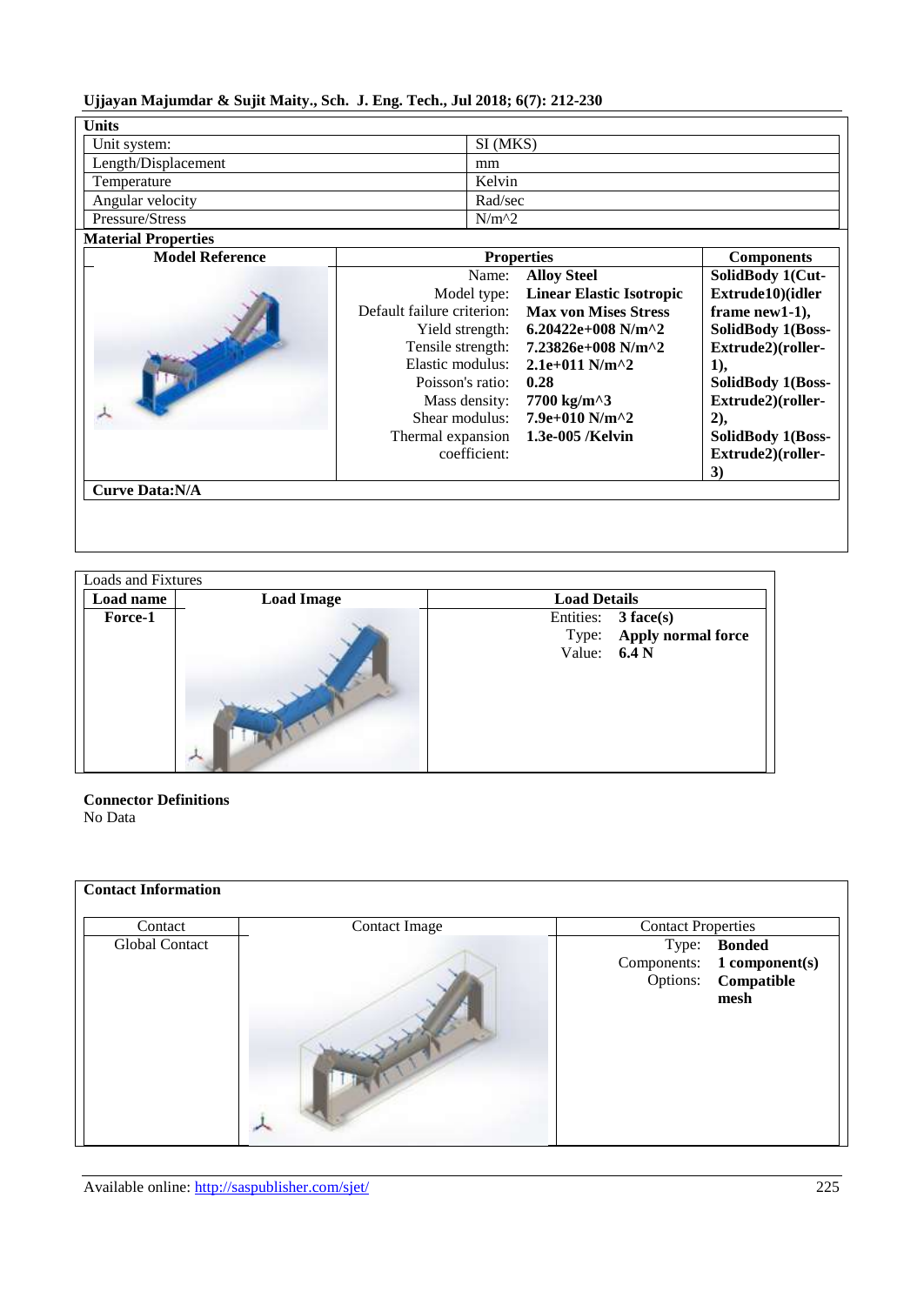## <span id="page-14-0"></span>**Mesh Information**

| Mesh type                                  | Solid Mesh    |
|--------------------------------------------|---------------|
| Mesher Used:                               | Standard mesh |
| <b>Automatic Transition:</b>               | Off           |
| Include Mesh Auto Loops:                   | Off           |
| Jacobian points                            | 4 Points      |
| <b>Element Size</b>                        | $0.0275493$ m |
| Tolerance                                  | 0.00137747 m  |
| Mesh Quality                               | High          |
| Remesh failed parts with incompatible mesh | Off           |

## Mesh Information - Details

| <b>Total Nodes</b>                     | 21887    |
|----------------------------------------|----------|
| <b>Total Elements</b>                  | 11981    |
| Maximum Aspect Ratio                   | 39.075   |
| % of elements with Aspect Ratio $<$ 3  | 89.2     |
| % of elements with Aspect Ratio $> 10$ | 0.367    |
| % of distorted elements (Jacobian)     |          |
| Time to complete mesh(hh;mm;ss):       | 00:00:06 |
| Computer name:                         | WI       |
|                                        |          |

| Model name: Assem idler<br>Study name: Static 1}-Default-)<br>Mesh type: Solid mesh |  |
|-------------------------------------------------------------------------------------|--|
|                                                                                     |  |
|                                                                                     |  |

<span id="page-14-1"></span>

| <b>Sensor Details</b> |  |
|-----------------------|--|
| No Data               |  |

<span id="page-14-2"></span>

| <b>Resultant Forces</b> |              |       |       |      |           |
|-------------------------|--------------|-------|-------|------|-----------|
| <b>Reaction Forces</b>  |              |       |       |      |           |
| Selection set           | <b>Units</b> | Sum X | Sum Y | SumZ | Resultant |
| Entire Model N          |              |       |       |      | $1e-033$  |
| <b>Reaction Moments</b> |              |       |       |      |           |
| Selection set           | Units        | Sum X | Sum Y | SumZ | Resultant |
| <b>Entire Model</b>     | N.m          |       |       |      |           |
|                         |              |       |       |      |           |
|                         |              |       |       |      |           |

Available online: <http://saspublisher.com/sjet/> 226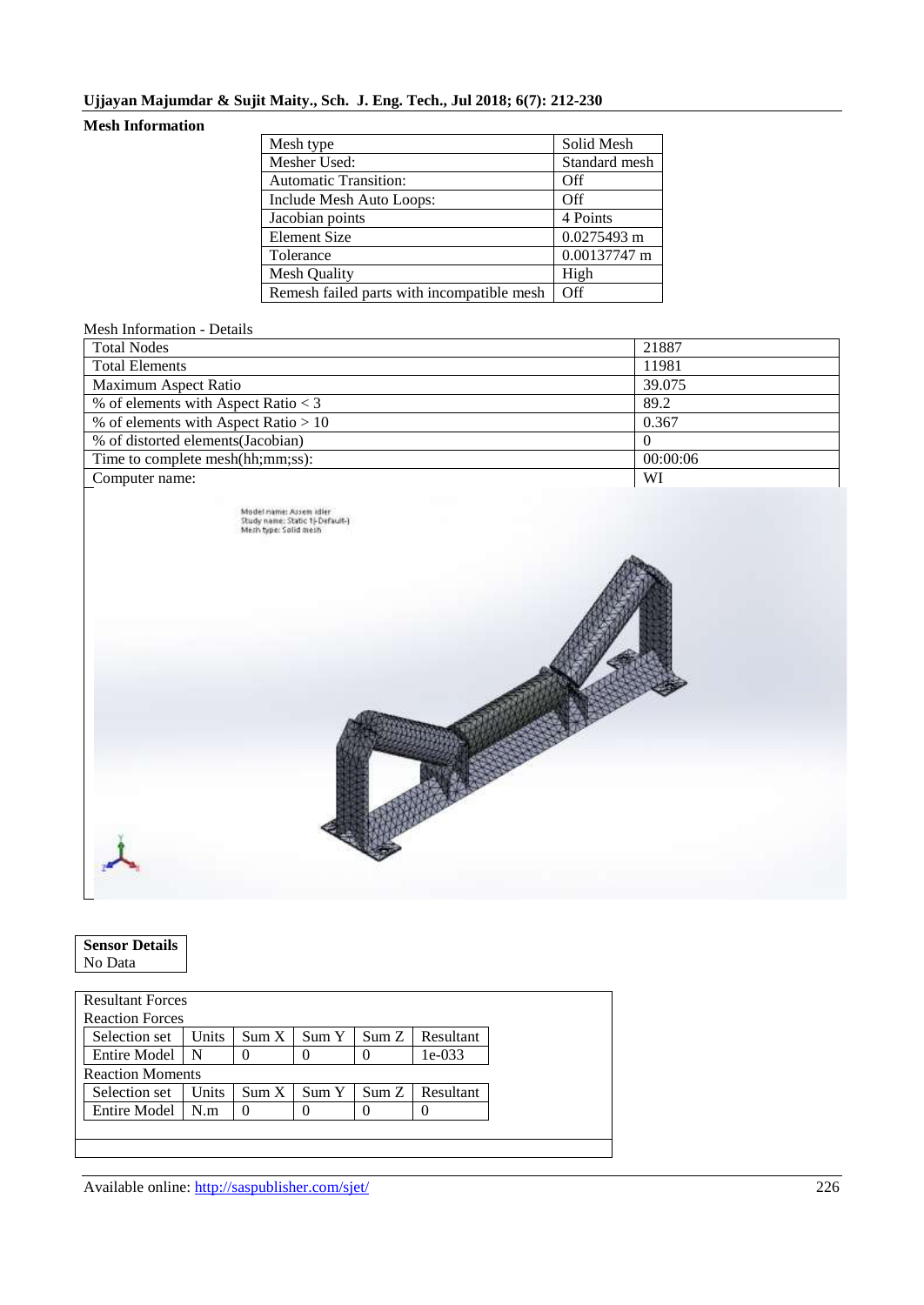# <span id="page-15-1"></span><span id="page-15-0"></span>**Beams** No Data **Study Results** Name Type Min Min Max Stress1 VON: von Mises Stress 2.55811 N/m<sup>2</sup> 10447 N/m^2 Node: 9700 Node: 10138 Model name: Assem idler<br>Study name: Static 1j-Default-)<br>Plot type: Static nodal stress Stress1<br>Deformation scale: 2.89821e+007 **Assem idler-Static 1-Stress-Stress1** Name Type Min Min Max Displacement1 VRES: Resultant Displacement 0 mm 5.05368e-006 mm Node: 347Node: 10775 Model name: Assem idler<br>Study name: Static 1(-Default-)<br>Plot type: Static displacement Displacement1<br>Deformation scale: 2.89823e+007 URES (mm) 5.054e-006 4.633e-006 4.211e-006 3.790e-006 3.369e-006 2.948e-006

## **Ujjayan Majumdar & Sujit Maity., Sch. J. Eng. Tech., Jul 2018; 6(7): 212-230**

Available online: <http://saspublisher.com/sjet/> 227

2.527e-006 2.106e-006 1.685e-006 1,263+205 8.423e-007 4.211e-007 1,000e-030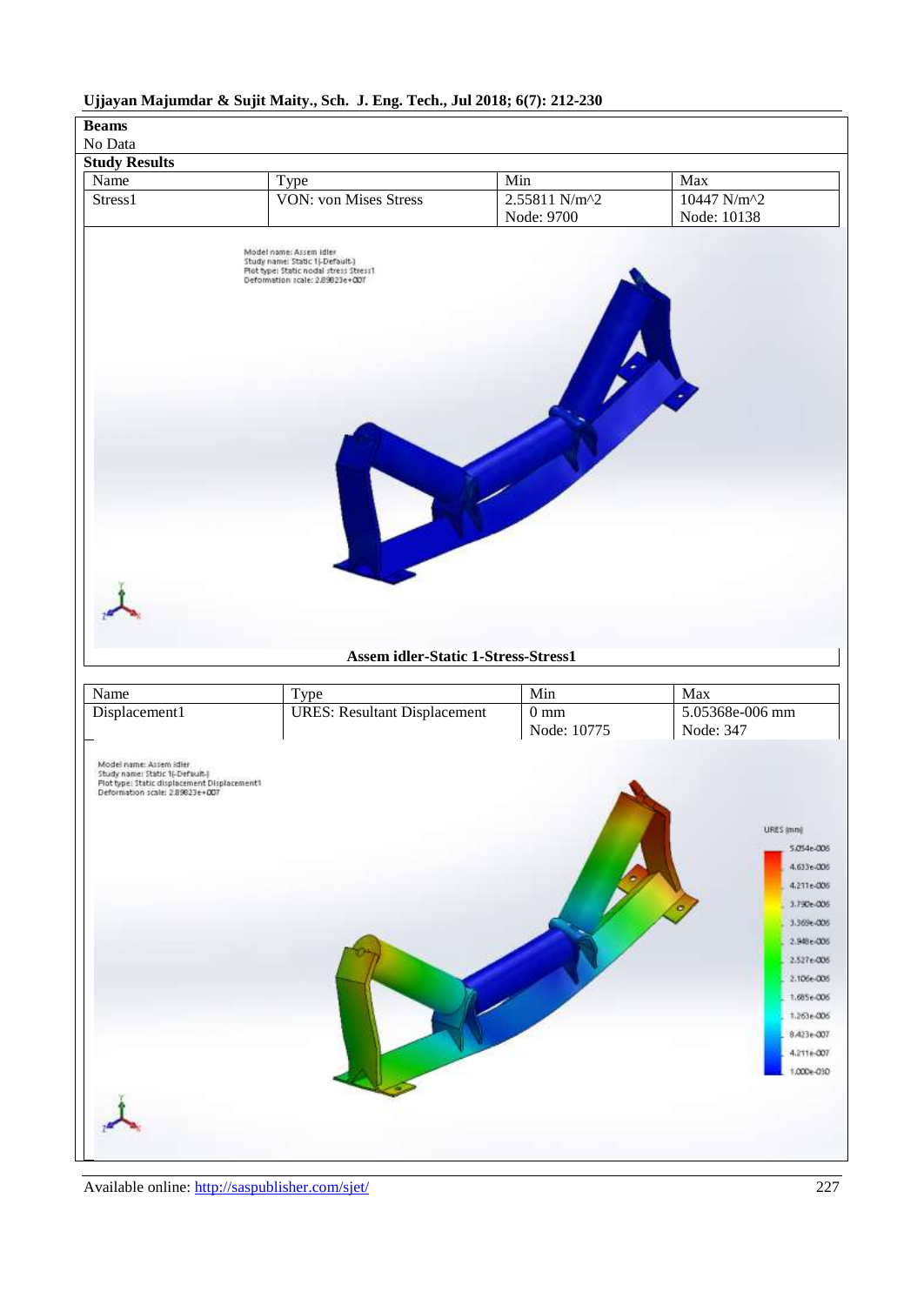

#### **Conclusion of the simulation**

Thus we arrive at the conclusion that the calculation and the assumption that we have taken makes the model a safer design and hence can be collective said that it leads to a design which can be used in the industry without any failure.

#### **CONCLUSION**

We have come to the conclusion that the design that is done for each component for the belt conveyor system is safe and can be successfully implemented in the industry without any failure. The material description is provided in the report and the material can be used of the quality provided so ensure that there is no failure in the system. The system will

work as designed if the calculations are met and the design done in a way provided in the manuscript.

## **Future scope**

Currently we are working in making software which can be used to determine the safe and failure limit of the conveyor belt system just by providing the material used. The impact load will be constant which is as used is the industry. This would help a lot of industry where longer they have to calculate and make the entire design in paper and pen.

Total Deformation and analysis Subject: CONVEYOR BELT SYSTEM DESIGN AND ANALYSIS Date Saturday, April 29, 2017 Comments: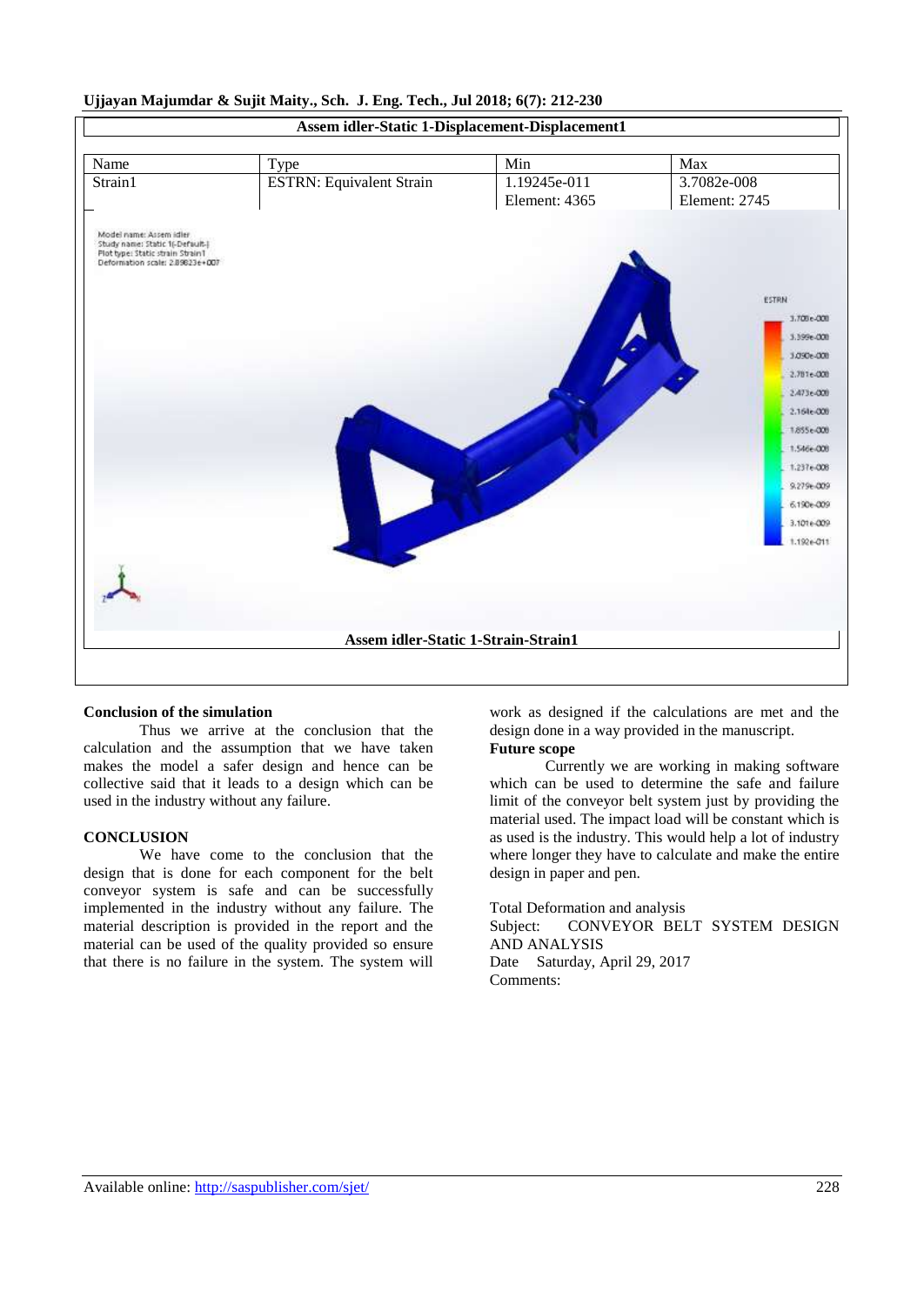

Equivalent Stress<br>Subject: CON CONVEYOR BELT SYSTEM DESIGN AND ANALYSIS

Date Saturday, April 29, 2017 Comments:



Equivalent Elastic Strain<br>Subject: CONVEYOI CONVEYOR BELT SYSTEM DESIGN AND ANALYSIS

Date Saturday, April 29, 2017 Comments: